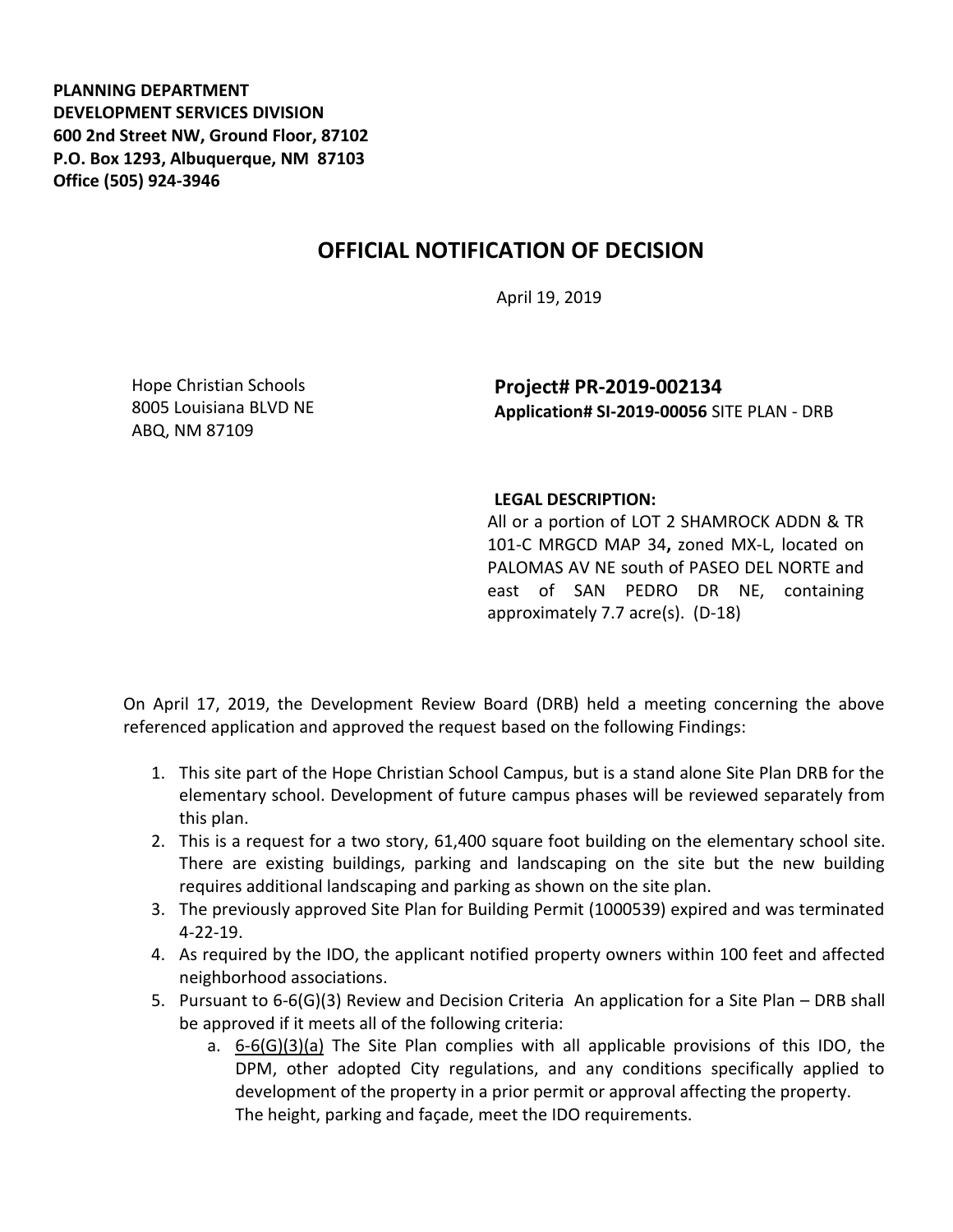Official Notice of Decision Project # PR-2019-002134 Application# SI-2019-00056 April 19, 2019 Page 2 of 3

> 6-6(G)(3)(b) The City's existing infrastructure and public improvements, including but not limited to its street, trail, drainage, and sidewalk systems, have adequate capacity to serve the proposed development, and any burdens on those systems have been mitigated to the extent practicable.

> The site has access to a full range of urban services including utilities, roads, and emergency services.

b. 6-6(G)(3)(c) The Site Plan mitigates any significant adverse impacts on the surrounding area to the maximum extent practicable. The project adds to the existing school and is compatible with existing residential and commercial development. The proposed uses are allowed under the existing zoning. The site will have a significant landscape buffer.

## **Conditions:**

- 1. This Site Plan is valid 5 years from DRB approval (4-17-2019). An extension may be requested prior to the expiration date.
- 2. The applicant will bring two paper copies to be signed off by Planning. Planning will keep one signed off copy. A pdf of the signed off set will then be email to the PLNDRS.

APPEAL: If you wish to appeal this decision, you must do so within 15 days of the DRB's decision or by **MAY 2, 2019.** The date of the DRB's decision is not included in the 15-day period for filing an appeal, and if the 15<sup>th</sup> day falls on a Saturday, Sunday or Holiday, the next working day is considered as the deadline for filing the appeal.

For more information regarding the appeal process, please refer to Section 14-16-6-4(U) of the Integrated Development Ordinance (IDO). A Non-Refundable filing fee will be calculated at the Land Development Coordination Counter and is required at the time the appeal is filed.

You will receive notification if any person files an appeal. If there is no appeal, you can receive Building Permits at any time after the appeal deadline quoted above, provided all conditions imposed at the time of approval have been met. Applicants submitting for building permit prior to the completion of the appeal period do so at their own risk. Successful applicants are reminded that there may be other City regulations of the IDO that must be complied with, even after approval of the referenced application(s).

Sincerely,

Kym Dicome DRB Chair